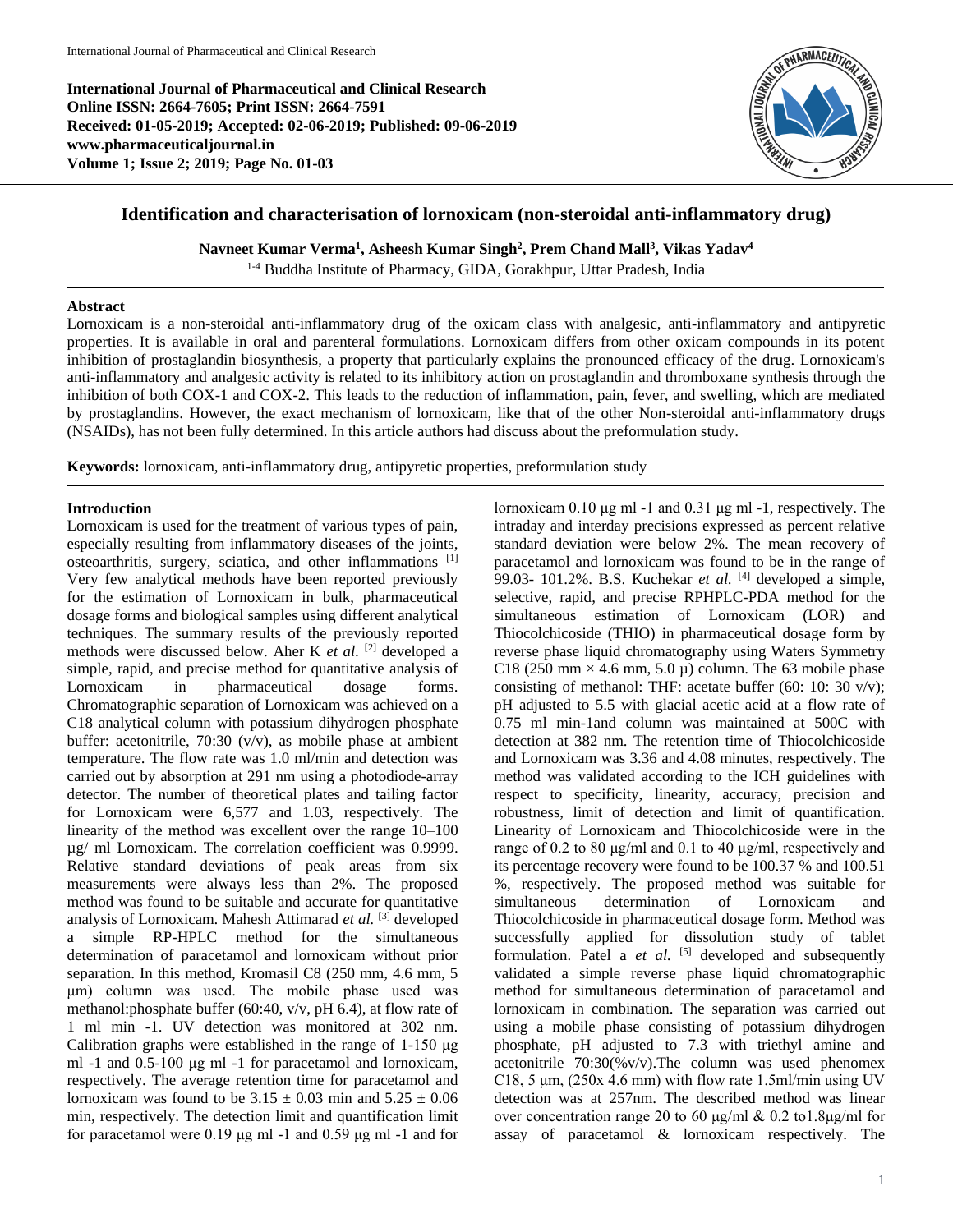retention time of paracetamol & lornoxicam were found to be 2.33 & 7.61 min, respectively. Result of analysis was validated statistically. The method show good reproducibility & recovery with % less than 1, all the tests of above mentioned studies were found to be in acceptance criteria. The method was found to be rapid, specific, precise & accurate and can be successfully applied for routine analysis of paracetamol & lornoxicam in bulk & combined dosage forms. G.devala rao *et al.* <sup>[6]</sup> described two simple and sensitive visible spectrophotometric methods  $(A \& B)$  for the determination of lornoxicam (loc) in bulk and pharmaceutical dosage forms. Method-A, was based on oxidation of drug with ferric chloride and subsequent complexation of Fe(II) with 2, 2' bipyridine toform a blood red colored species ( λmax:520nm). Method-B, was based on oxidation of lornoxicam with ferric chloride and chelation of Fe (II) with bathophenanthroline to produce a blue colored chromogen (λmax: 610 nm). These methods were extended to the analysis of pharmaceutical formulations and results were compared with the reference method.

#### **Preformulation**

reported.

Preformulation is the stage of development during which the physicochemical properties are characterized by various parameters some of these are solubility, stability, partition coefficient, hardness, adhesiveness, in vitro drug release study etc. The compilation of physicochemical properties is known as Preformulation studies. Preformulation studies are needed to ensure the development of a stable as well as therapeutically effective and safe dosage form. It is a stage of development during which the formulator characterizes the physic-chemical properties of the drug substances before initiating formulation development. The scope of Preformulation parameters maximizes the chance of success in formulating an acceptable, safe, efficacious and stable product and at the same time provide the basis for optimization of the drug product quality and efficacy. This investigation may merely confirm that there are no significant barriers to the compound's development.

#### **Identification and Characterisation Organoleptic characterization of Lornoxicam**

The API was characterized for its organoleptic properties including the physical state, colour and odour has been

| Table 1: Physical properties of the drug |  |  |  |
|------------------------------------------|--|--|--|
|------------------------------------------|--|--|--|

| S. No | <b>Characteristics</b> | <b>Specification</b> |
|-------|------------------------|----------------------|
|       | Physical state         | Solid. Powder        |
|       | Colour                 | Dark yellow          |
|       | Odour                  | Characteristic       |

# **Interpretation of Pure Drug (Lornoxicam)**

**Table 2:** IR Interpretation of the pure drug

| S. No | <b>Bonds</b>            | <b>Functional group</b> |
|-------|-------------------------|-------------------------|
|       | N-O asymmetric stretch  | Nitrogen compound       |
|       | C-N stretch             | Aliphatic amines        |
|       | $C-C$ stretch (in ring) | Aromatic                |
|       | $C=O$ stretch           | Unsaturated aldehydes   |



**Fig 1:** IR of the pure

### **3.1.3 Drug excipients compatibility studies (FTIR)**

Fourier transform infrared spectroscopy is technique which is used to obtain an infrared spectrum of absorbance, emission, photoconductivity or Raman scattering of solid a solid, liquid or gas. An FTIR spectrum simultaneously collects spectrum data in a wide range. This confers significant advantages over a dispersive spectrometer which measures intensity over a narrow range of wavelength at a time.

# **3.1.3.1 FTIR Interpretation of Drug and Polymers**

| <b>Table 3:</b> FTIR Interpretation of Drug and Polymer (Lornoxicam $+$ |
|-------------------------------------------------------------------------|
| Carbopol 934)                                                           |

| S. No         | <b>Bonds</b>                 | <b>Functional groups</b> |
|---------------|------------------------------|--------------------------|
|               | -O-H stretch, H bond         | Alcohols, phenols        |
| 2             | -C (triple bond) c-stretch   | Alkynes                  |
| $\mathcal{F}$ | $C=O$ stretch                | Unsaturated aldehydes    |
| 4             | $C-C$ stretch (in ring)      | Aromatic                 |
| 5             | N-O asymmetric stretch       | Nitrogen compound        |
| 6             | C-N stretch                  | Aromatic amines          |
| 7             | C-N stretch                  | Aliphatic amines         |
| 8             | C-N stretch                  | Aliphatic amines         |
| 9             | C-N stretch                  | Aliphatic amines         |
| 10            | C-N stretch                  | Aliphatic amines         |
| 11            | C-N stretch                  | Aliphatic amines         |
| 12            | C-Cl stretch                 | Alkyl halides            |
| 13            | $C-H$                        | Aromatic                 |
| 14            | -C(Triple bond) C-H:C-H bend | Alkynes                  |

**Table 4:** FTIR Interpretation of Drug and Polymer (Lornoxicam + Carbopol 940)

| S. No. | <b>Bonds</b>          | <b>Functional groups</b>                   |
|--------|-----------------------|--------------------------------------------|
|        | O-H stretch, H-bonded | Alcohols, phenols                          |
|        | C-H stretch           | Aromatics                                  |
|        | $C=C$ stretch         | Alpha, beta-unsaturated aldehydes, ketones |
|        | $-C=C-$ stretch       | Alkynes                                    |